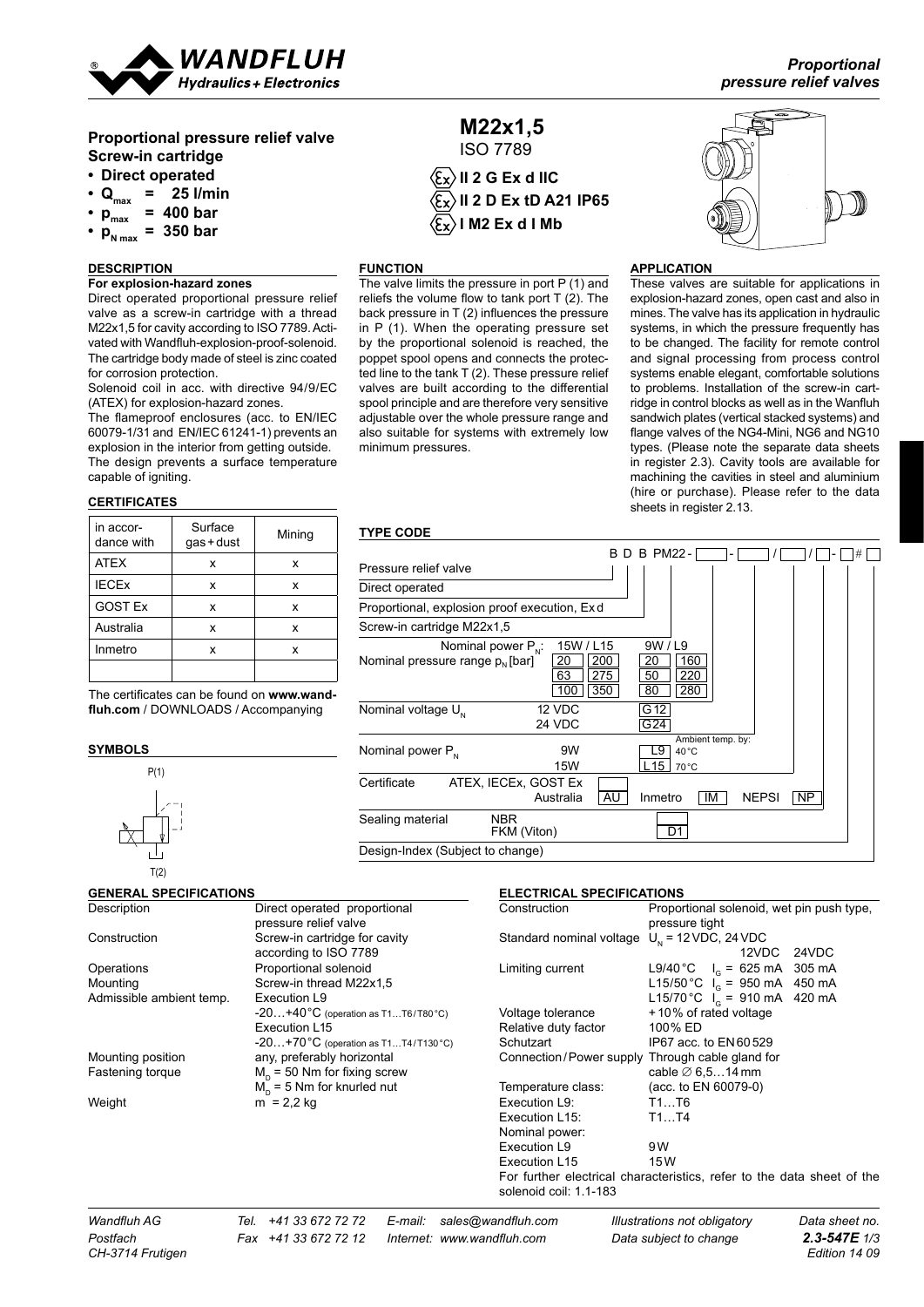

#### **hydraulic specifications**

| Fluid                   | Mineral oil, other fluid on request                    |
|-------------------------|--------------------------------------------------------|
| Contamination           | ISO 4406:1999, class 18/16/13                          |
| efficiency              | (Required filtration grade $\beta$ 610 $\geq$ 75)      |
|                         | see data sheet 1.0-50/2                                |
| Viscosity range         | 12 mm <sup>2</sup> /s320 mm <sup>2</sup> /s            |
| Admissible fluid temp.  | Execution L9                                           |
|                         | $-20+40^{\circ}C$ (operation as T1T6/T80 $^{\circ}$ C) |
|                         | Execution L15                                          |
|                         | $-20+70$ °C operation as T1T4/T130 °C)                 |
| Peak pressure           | $p_{max}$ = 400 bar                                    |
| Nominal pressure ranges | Execution L9                                           |
|                         | $p_{h}$ = 20 bar, 80 bar, 160 bar, 250 bar,            |
|                         | 280 bar                                                |
|                         | Execution L15                                          |
|                         | $p_{h}$ = 20 bar, 100 bar, 200 bar, 315 bar,           |
|                         | 350 bar                                                |
| Min. volume flow        | $Q_{\min} = 0.1$ I/min                                 |
| Max. volume flow        | see characteristics                                    |
| Leakage volume flow     | see characteristics                                    |
| Repeatability           | $<$ 2% $*$                                             |
| <b>Hysteresis</b>       | $<5\%*$                                                |
|                         | * at optimal dither signal                             |
|                         |                                                        |

## **security operated**



The solenoid coil must only be put into operation, if the requirements of the operating instructions supplied are observed to their full extent. In case of non-observance, no liability can be assumed.

#### **Installation**

For stack assembly please observe the remarks in the operating instructions.

#### **CHARACTERISTICS** oil viscosity  $υ = 30$  mm<sup>2</sup>/s

















 $p = f(Q)$  Pressure volume flow characteristics (Minimum adjustable pressure)







*CH-3714 Frutigen Edition 14 09*

*Wandfluh AG Tel. +41 33 672 72 72 E-mail: sales@wandfluh.com Illustrations not obligatory Data sheet no. Postfach Fax +41 33 672 72 12 Internet: www.wandfluh.com Data subject to change 2.3-547E 2/3*